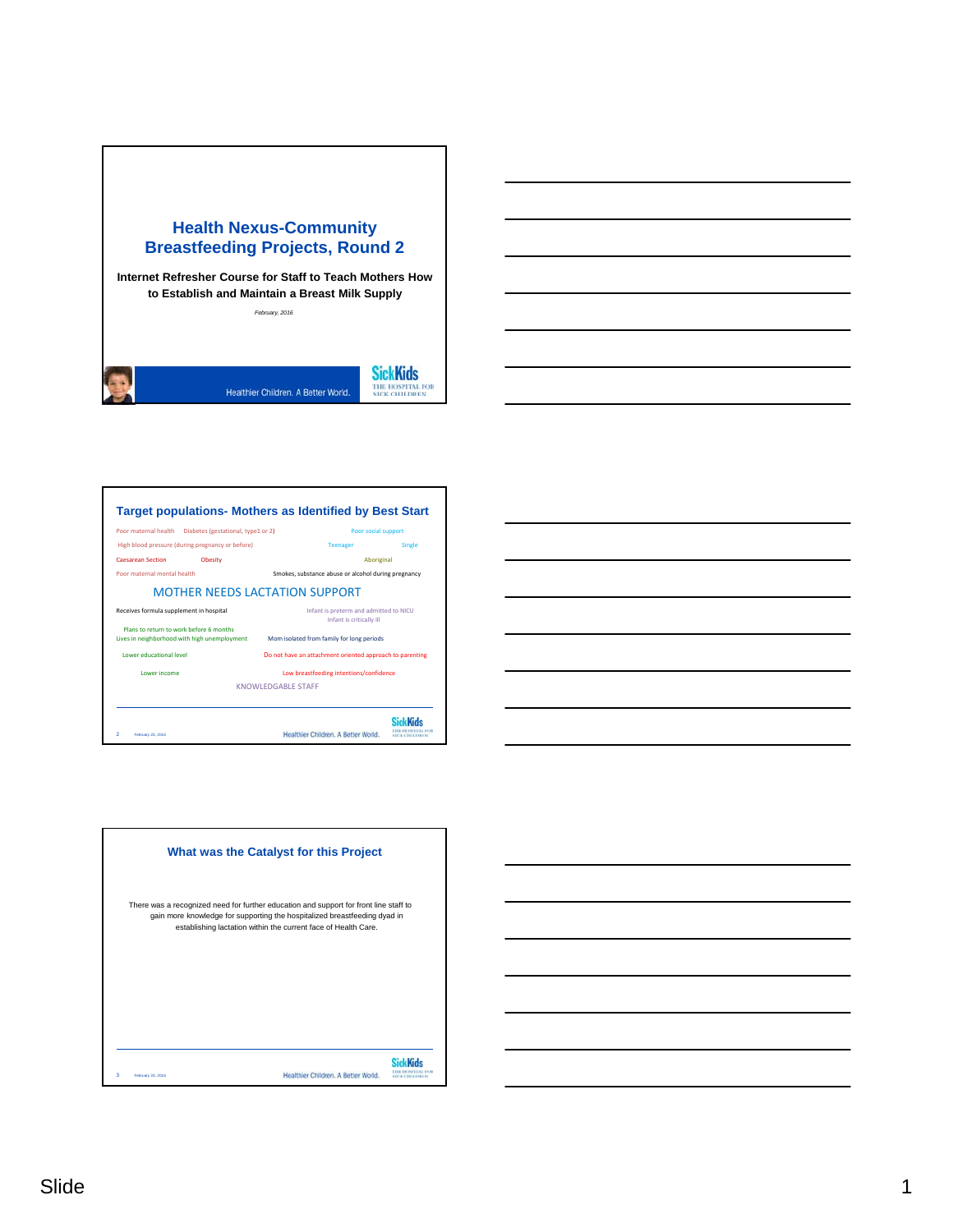







| Barriers for the hospitalized breastfeeding dyad     |                                     |                   |
|------------------------------------------------------|-------------------------------------|-------------------|
|                                                      |                                     |                   |
| Maternal/infant separation at birth<br>▫             |                                     |                   |
| Complexity of baby's medical condition<br>▫          |                                     |                   |
| Geographical nature of patient population<br>▫       |                                     |                   |
| Competing family and financial responsibilities<br>▫ |                                     |                   |
| Cultural practices and beliefs<br>▫                  |                                     |                   |
|                                                      |                                     |                   |
|                                                      |                                     |                   |
| в<br>February 23, 2016                               | Healthier Children, A Better World. | <b>DOCUMENTAL</b> |

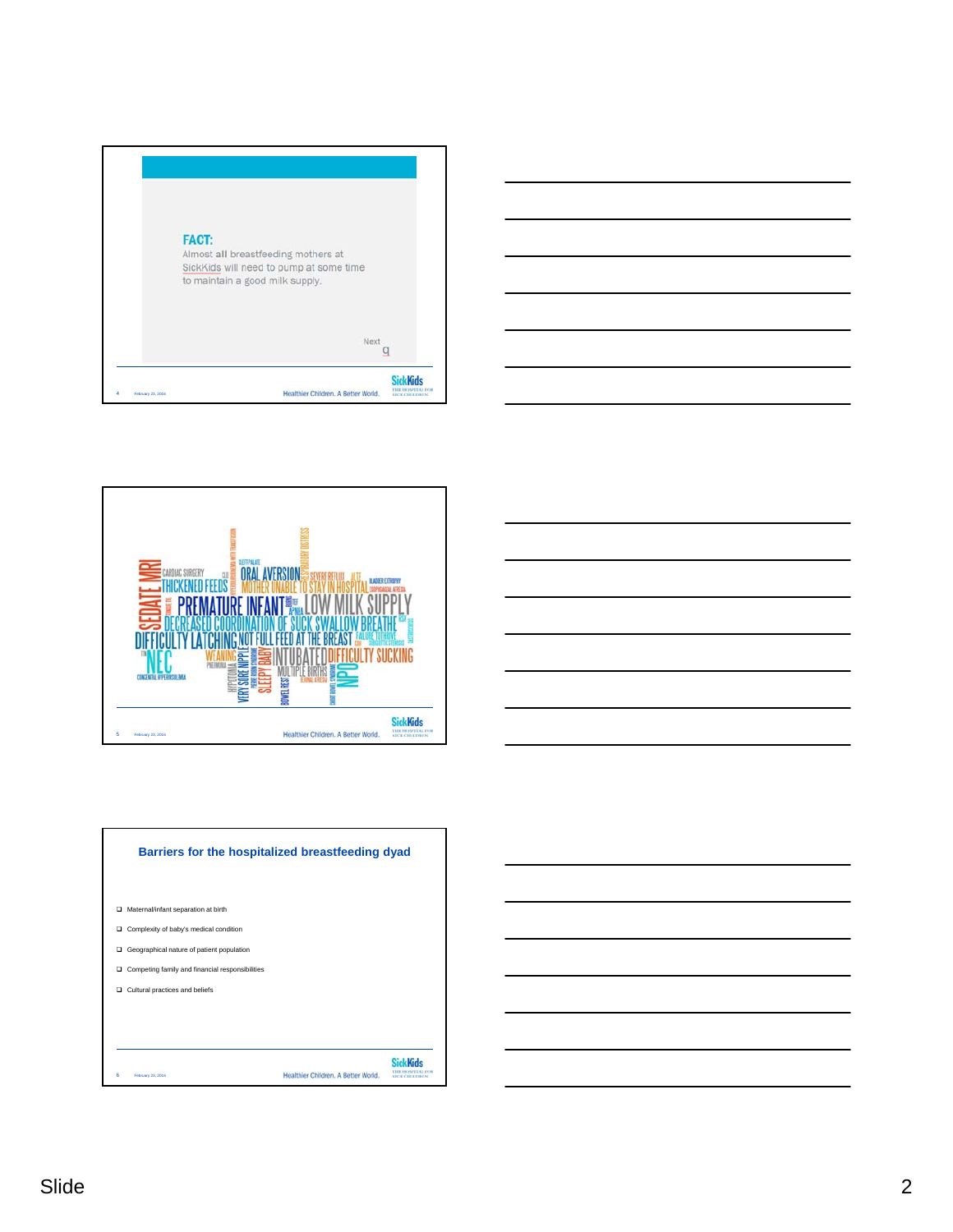| <b>SickKids Background</b>                                                                                                                                                                   |  |
|----------------------------------------------------------------------------------------------------------------------------------------------------------------------------------------------|--|
| Staff<br>Approximately 1500 nurses and many other Health Care Professionals (HCP)                                                                                                            |  |
| Education<br>General Orientation for all nurses:<br>1hr classroom "Introduction to breastfeeding at SickKids"<br>1hr hands on education "How to establish and maintain a breast milk supply" |  |
| <b>Patient Population</b><br>Level 3 NICU<br>High acuity medical/surgical                                                                                                                    |  |
|                                                                                                                                                                                              |  |
| Healthier Children, A Better World.<br>7<br>February 23, 2016                                                                                                                                |  |



| <b>Needs Assessment to Identify Gaps</b> |                                     |                      |
|------------------------------------------|-------------------------------------|----------------------|
| <b>Focus Groups</b><br>$\Box$            |                                     |                      |
| Survey<br>$\Box$                         |                                     |                      |
|                                          |                                     |                      |
|                                          |                                     |                      |
|                                          |                                     |                      |
|                                          |                                     |                      |
|                                          |                                     |                      |
| 8<br>February 23, 2016                   | Healthier Children. A Better World. | <b>SICK CHILDREN</b> |



|                                                               | <b>Focus Groups</b>                 |                      |
|---------------------------------------------------------------|-------------------------------------|----------------------|
| G Focus Groups were held by an independent facilitator        |                                     |                      |
| 47 HCP took part                                              |                                     |                      |
| □ Formalized questions were asked to establish common themes: |                                     |                      |
|                                                               |                                     |                      |
|                                                               |                                     |                      |
|                                                               |                                     |                      |
| 9<br>February 23, 2016                                        | Healthier Children, A Better World. | <b>SICK CHILDREN</b> |

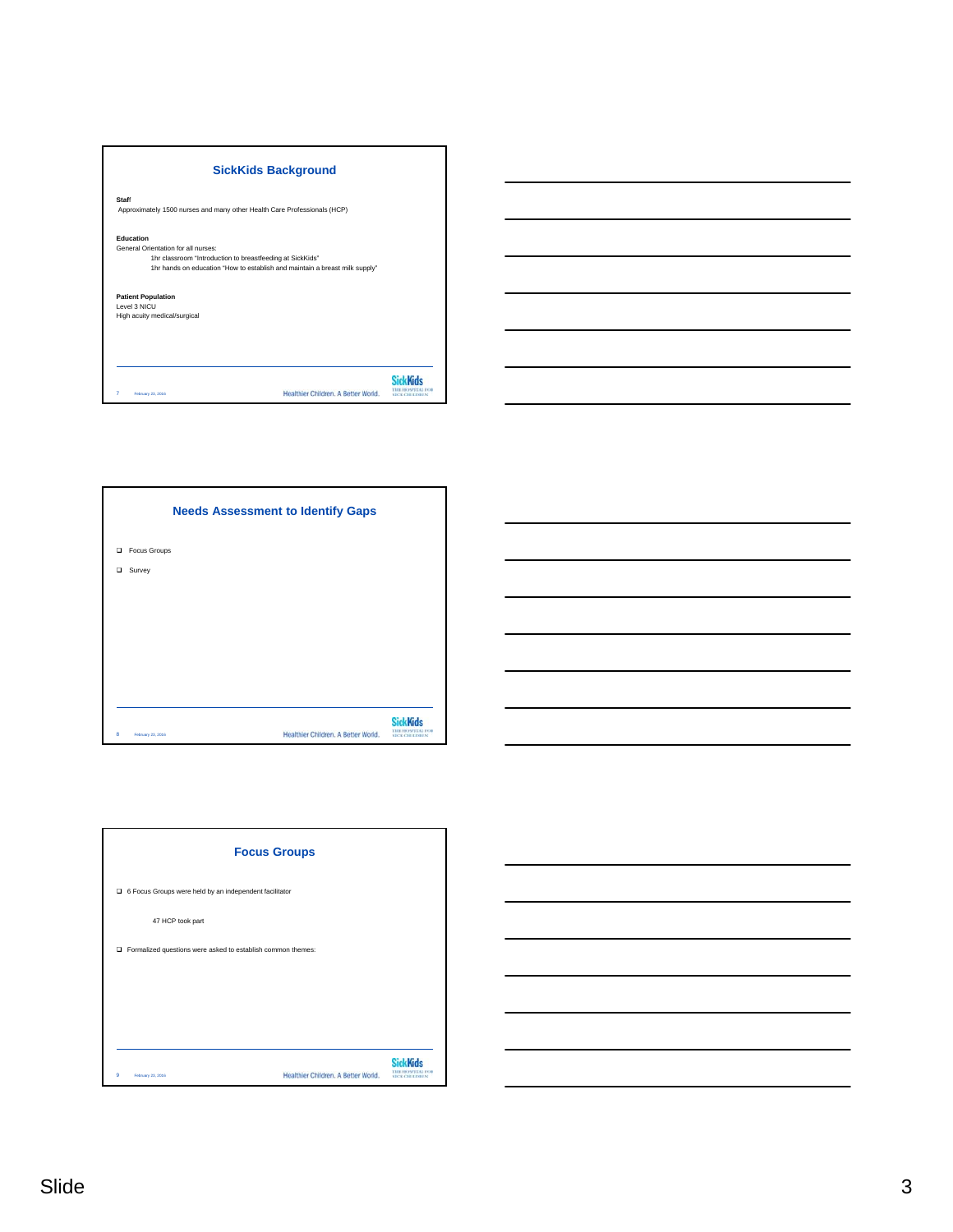

| What do you feel are the biggest challenges to supporting breastfeeding mothers in the hospital?               |                                     |                   |
|----------------------------------------------------------------------------------------------------------------|-------------------------------------|-------------------|
| Lack of Time/ Staffing Resources<br>Lack of Knowledge /confidence in providing support and using the equipment |                                     |                   |
| What could be put in place to overcome these challenges?                                                       |                                     |                   |
| Champion program                                                                                               |                                     |                   |
| Training, courses, simulation                                                                                  |                                     |                   |
| I-learn, video                                                                                                 |                                     |                   |
| Script                                                                                                         |                                     |                   |
| What education would help you with this aspect of your practice?                                               |                                     |                   |
| I-learn                                                                                                        |                                     |                   |
| Video                                                                                                          |                                     |                   |
| Modular learning                                                                                               |                                     |                   |
|                                                                                                                |                                     |                   |
|                                                                                                                |                                     |                   |
|                                                                                                                |                                     |                   |
| 10<br>February 23, 2016                                                                                        | Healthier Children, A Better World. | <b>CK CHILDEN</b> |



| <b>Survey Results</b>                                                                                       |                   |
|-------------------------------------------------------------------------------------------------------------|-------------------|
| Respondents rated their learning priorities to15 topics related to breastfeeding                            |                   |
| 69 surveys completed                                                                                        |                   |
| Top learning priorities:                                                                                    |                   |
| $\Box$ teaching mothers how to express breast milk using a hospital recommended pump                        |                   |
| $\square$ availability of resources for teaching mothers how to establish and maintain a breast milk supply |                   |
|                                                                                                             |                   |
|                                                                                                             |                   |
|                                                                                                             |                   |
|                                                                                                             |                   |
| Healthier Children, A Better World.<br>11<br>February 23, 2016                                              | <b>MCKCHILDER</b> |

| $\Box$ Accessible<br>$\square$ Less expensive than traditional class based education<br>$\Box$ Mobile<br>$\Box$ Shorter bursts of learning<br>$\Box$ Interactive<br>Primary or Refresher<br>Healthier Children, A Better World.<br>February 23, 2016 | <b>Advantages of Internet (I-learn) Education</b> |                   |
|------------------------------------------------------------------------------------------------------------------------------------------------------------------------------------------------------------------------------------------------------|---------------------------------------------------|-------------------|
|                                                                                                                                                                                                                                                      |                                                   |                   |
|                                                                                                                                                                                                                                                      |                                                   |                   |
|                                                                                                                                                                                                                                                      |                                                   |                   |
|                                                                                                                                                                                                                                                      |                                                   |                   |
|                                                                                                                                                                                                                                                      |                                                   |                   |
|                                                                                                                                                                                                                                                      |                                                   |                   |
|                                                                                                                                                                                                                                                      |                                                   |                   |
|                                                                                                                                                                                                                                                      |                                                   |                   |
|                                                                                                                                                                                                                                                      |                                                   |                   |
| 12                                                                                                                                                                                                                                                   |                                                   |                   |
|                                                                                                                                                                                                                                                      |                                                   | <b>DOCUMENTAL</b> |

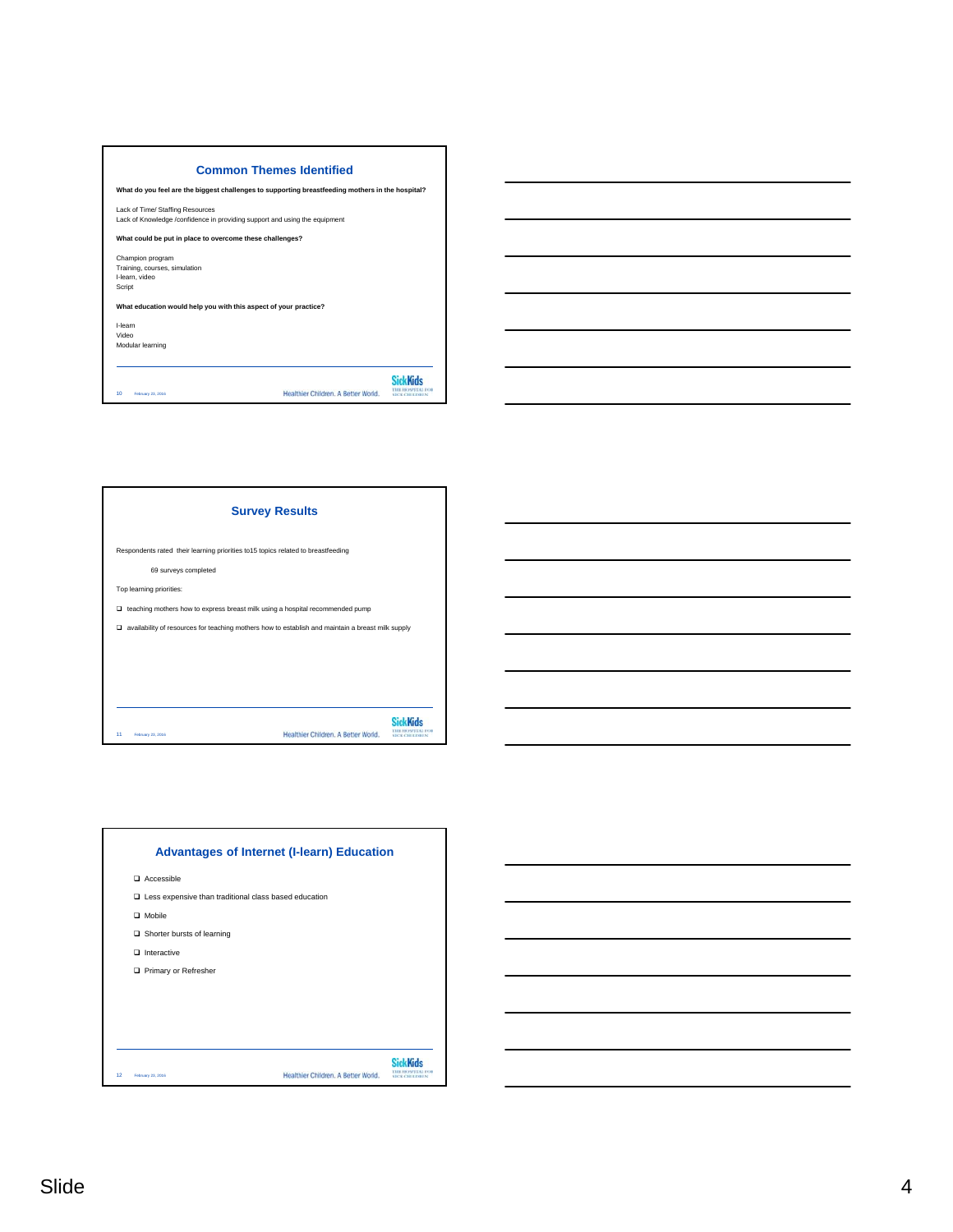| <b>Research-Literature Search</b>                                    |                 |
|----------------------------------------------------------------------|-----------------|
| Literature search related to Breast Milk using key words             |                 |
| □ Breast milk/ Prematurity/ Critically III infant/ Breast expression |                 |
| □ Breast milk/ Hospital storage / Handling breast milk               |                 |
| Nipple care/ Breast Pumping<br>▫                                     |                 |
| □ Kangaroo care and Breast Milk Production                           |                 |
| Mobile Apps and Breast Milk Volumes<br>$\Box$                        |                 |
|                                                                      |                 |
|                                                                      |                 |
|                                                                      |                 |
| Healthier Children, A Better World.<br>13<br>February 23, 2016       | <b>SiekKide</b> |

| __ |
|----|
|    |
|    |
|    |
|    |
|    |
|    |
|    |
|    |

| <b>Benchmarking-Breast Pumping Protocols</b>                                                               |
|------------------------------------------------------------------------------------------------------------|
| Benchmarking - Paediatric Hospitals in Canada and US<br>Questions asked relating to the content of I-Learn |
| $\Box$ Breast pumping protocols                                                                            |
| $\Box$ Storage of breast milk                                                                              |
| $\Box$ Breast pumping equipment                                                                            |
| $\Box$ How do mothers track their breast milk volumes                                                      |
| Breast/Nipple Care                                                                                         |
| □ Lactation Education                                                                                      |
|                                                                                                            |
|                                                                                                            |
|                                                                                                            |
| Healthier Children, A Better World.<br>14<br>February 23, 2016                                             |

| <b>Project Outcomes</b>                      |                                     |                                                      |
|----------------------------------------------|-------------------------------------|------------------------------------------------------|
| $\Box$ a video to educate families and staff |                                     |                                                      |
| I-learn to educate HCP                       |                                     |                                                      |
|                                              |                                     |                                                      |
|                                              |                                     |                                                      |
|                                              |                                     |                                                      |
| 15<br>February 23, 2016                      | Healthier Children. A Better World. | <b>SickKids</b><br><b>COR</b><br><b>MCK CHILDREN</b> |



г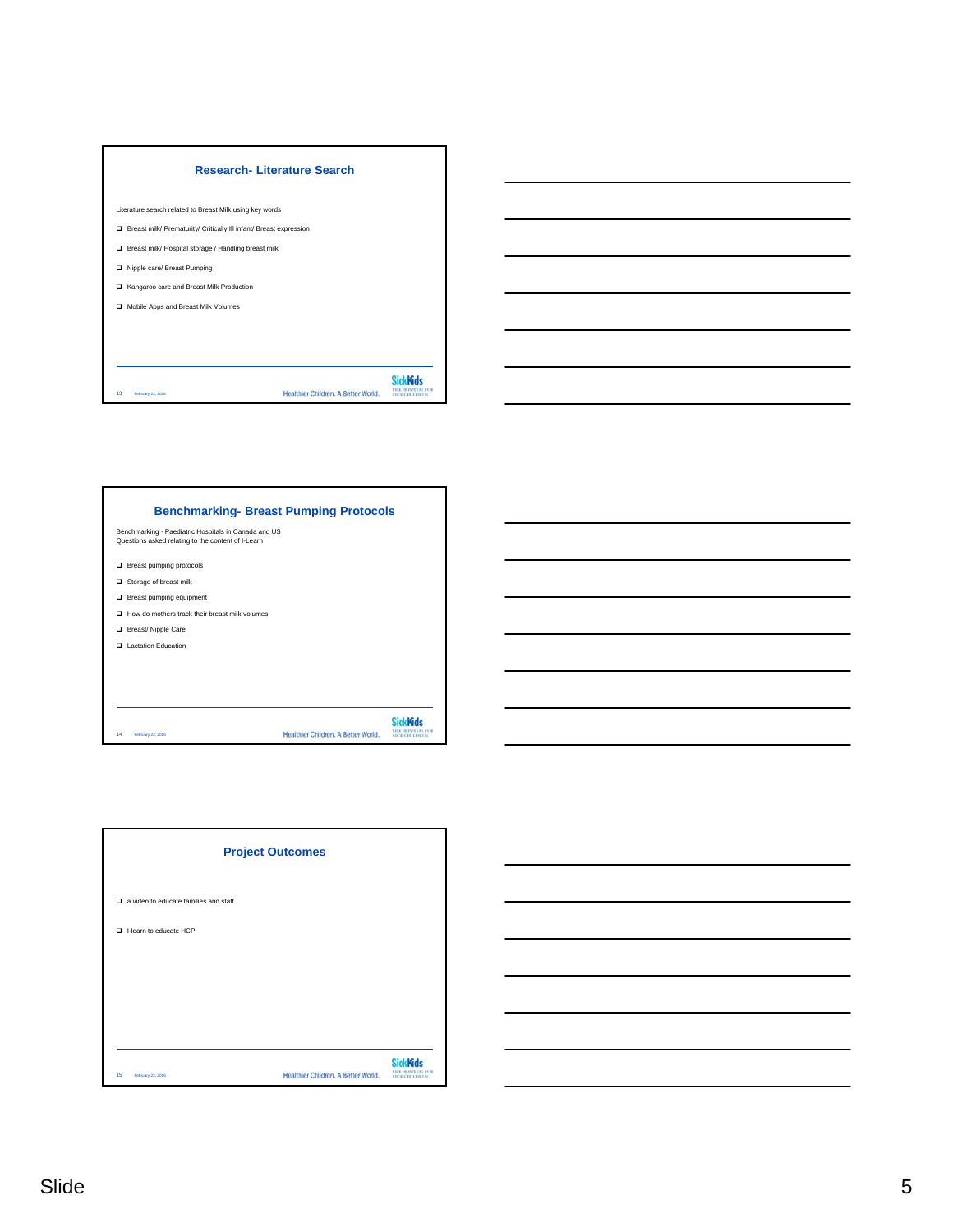| <b>Collaboration</b>                            |                                     |                   |
|-------------------------------------------------|-------------------------------------|-------------------|
| SickKids Library- literature search             |                                     |                   |
| Project Management                              |                                     |                   |
| Administrative Staff                            |                                     |                   |
| Nurse and Nurse Specialists                     |                                     |                   |
| <b>Health Care Professionals</b>                |                                     |                   |
| Volunteer mothers                               |                                     |                   |
| Creative Services - medical photography/filming |                                     |                   |
| Learning Institute                              |                                     |                   |
| <b>Breastfeeding Program</b>                    |                                     |                   |
| REDCap- data/survey analysts                    |                                     |                   |
| 16<br>February 23, 2016                         | Healthier Children, A Better World. | <b>DOCUMENTAL</b> |









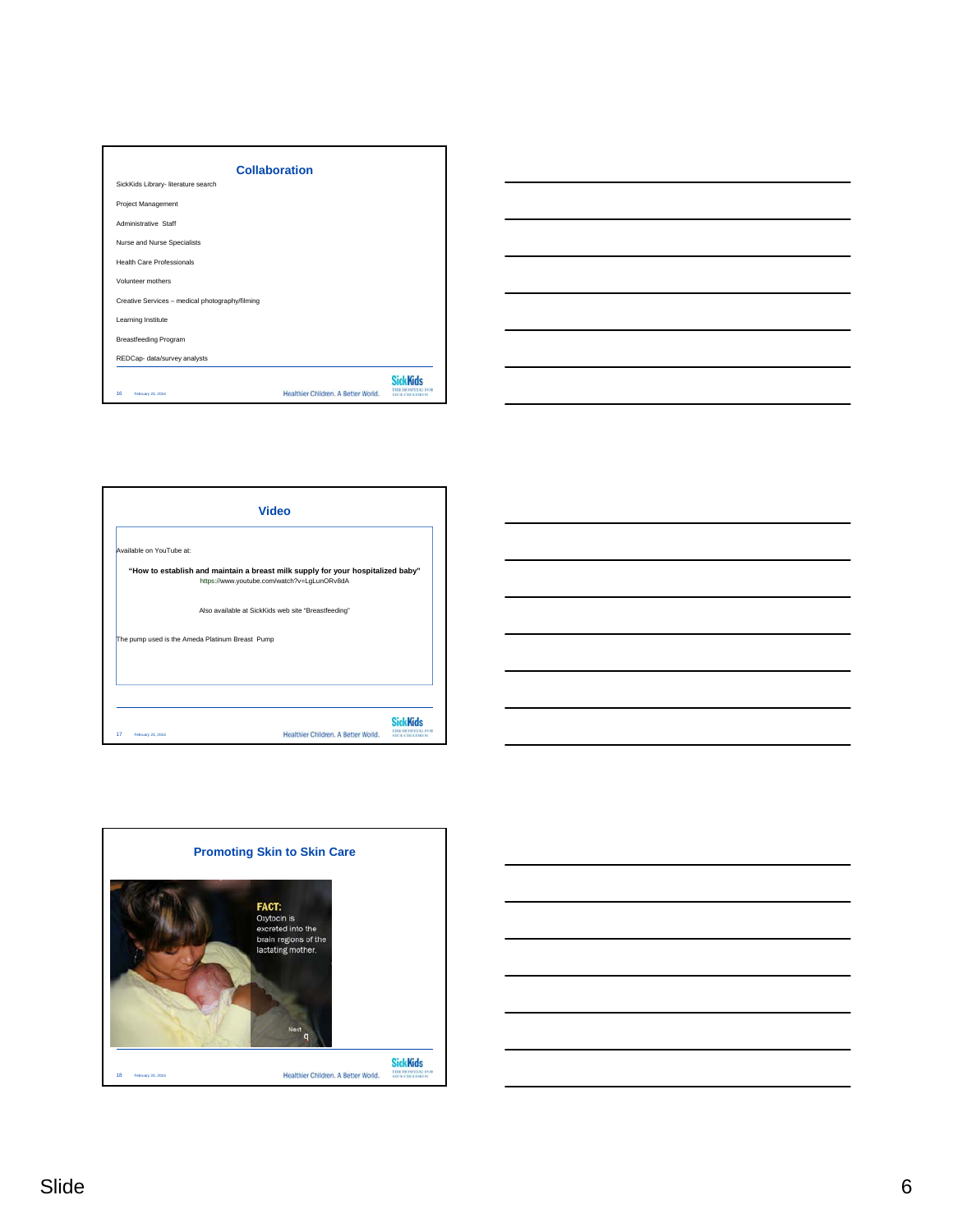









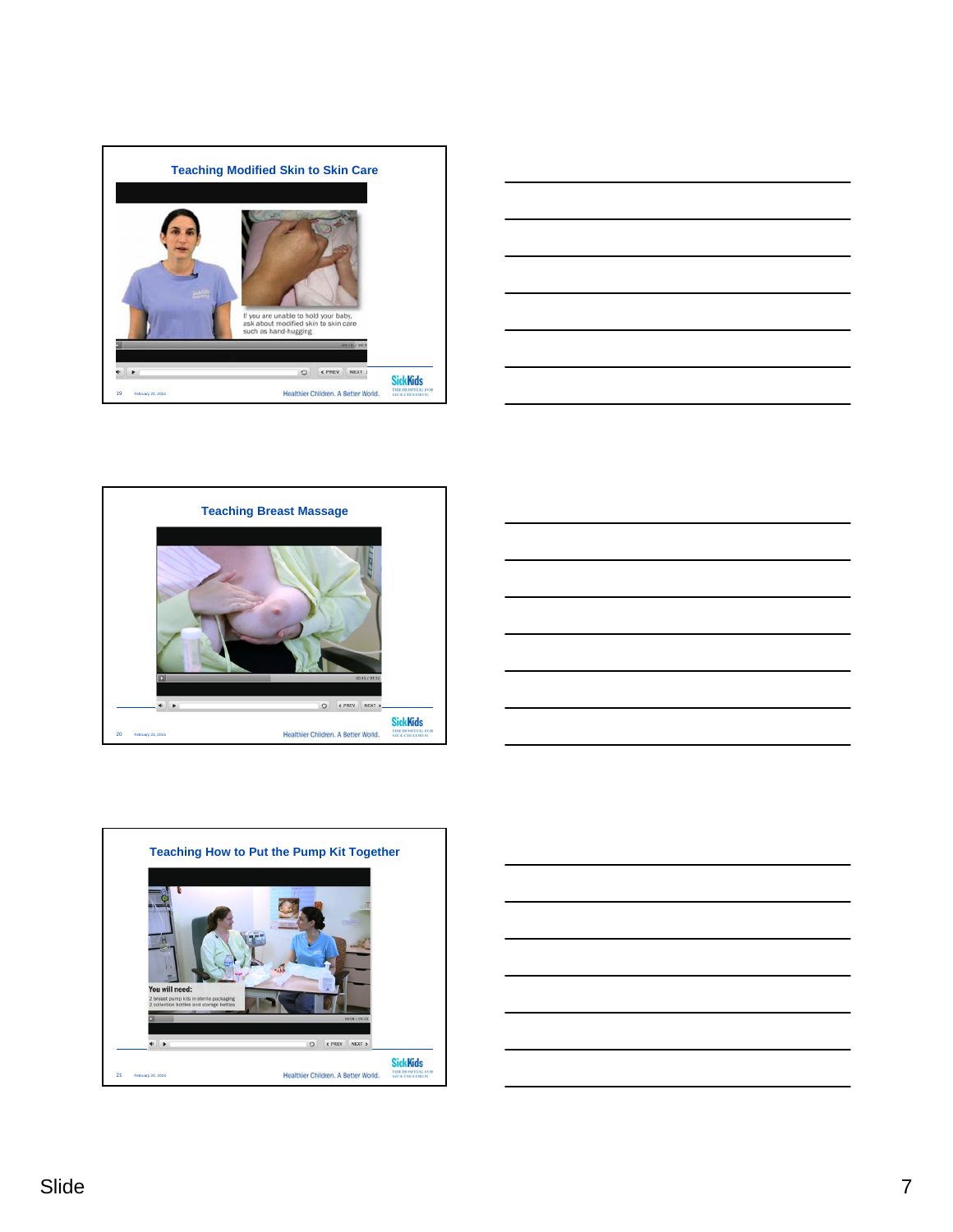







| <b>Access our I-Learn</b>                                                                                                                                              |                                     |                   |  |
|------------------------------------------------------------------------------------------------------------------------------------------------------------------------|-------------------------------------|-------------------|--|
| "Supporting mothers to establish and maintain a breast milk supply"                                                                                                    |                                     |                   |  |
| Is available at:                                                                                                                                                       |                                     |                   |  |
| https://ilearn.sickkids.ca/skh-<br>shared/learningstudio/index.cfm?fuseaction=player.play&user_item=421344&inst_id=&item_type=SCORM<br>2004&item_id=1404&preview=false |                                     |                   |  |
| Supporting mothers to establish and maintain breast milk supply                                                                                                        |                                     |                   |  |
| Sectioned by Topic for easy navigation                                                                                                                                 |                                     |                   |  |
|                                                                                                                                                                        |                                     |                   |  |
|                                                                                                                                                                        |                                     |                   |  |
|                                                                                                                                                                        |                                     |                   |  |
| 24<br>February 23, 2016                                                                                                                                                | Healthier Children, A Better World. | <b>CE CHILDEY</b> |  |

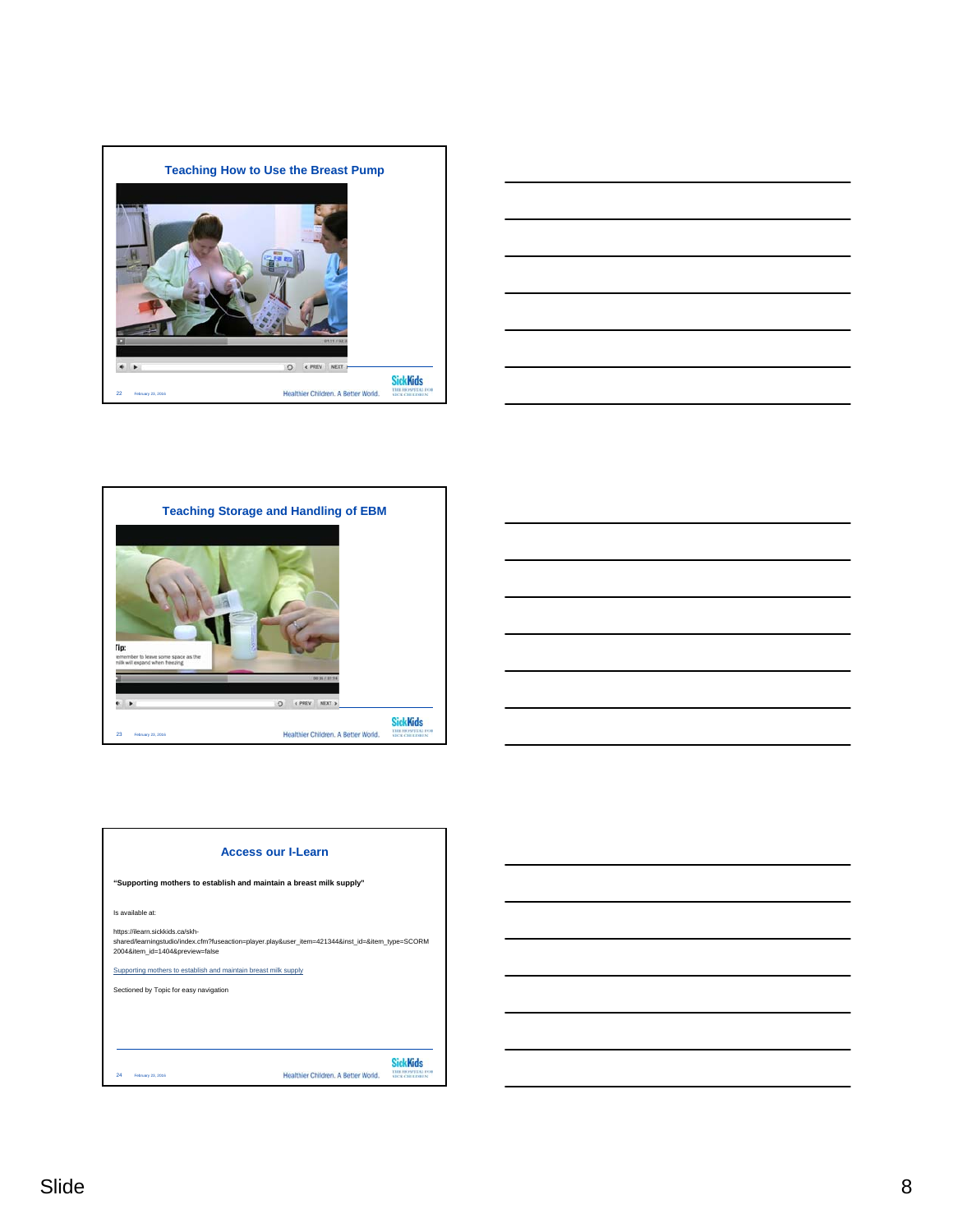







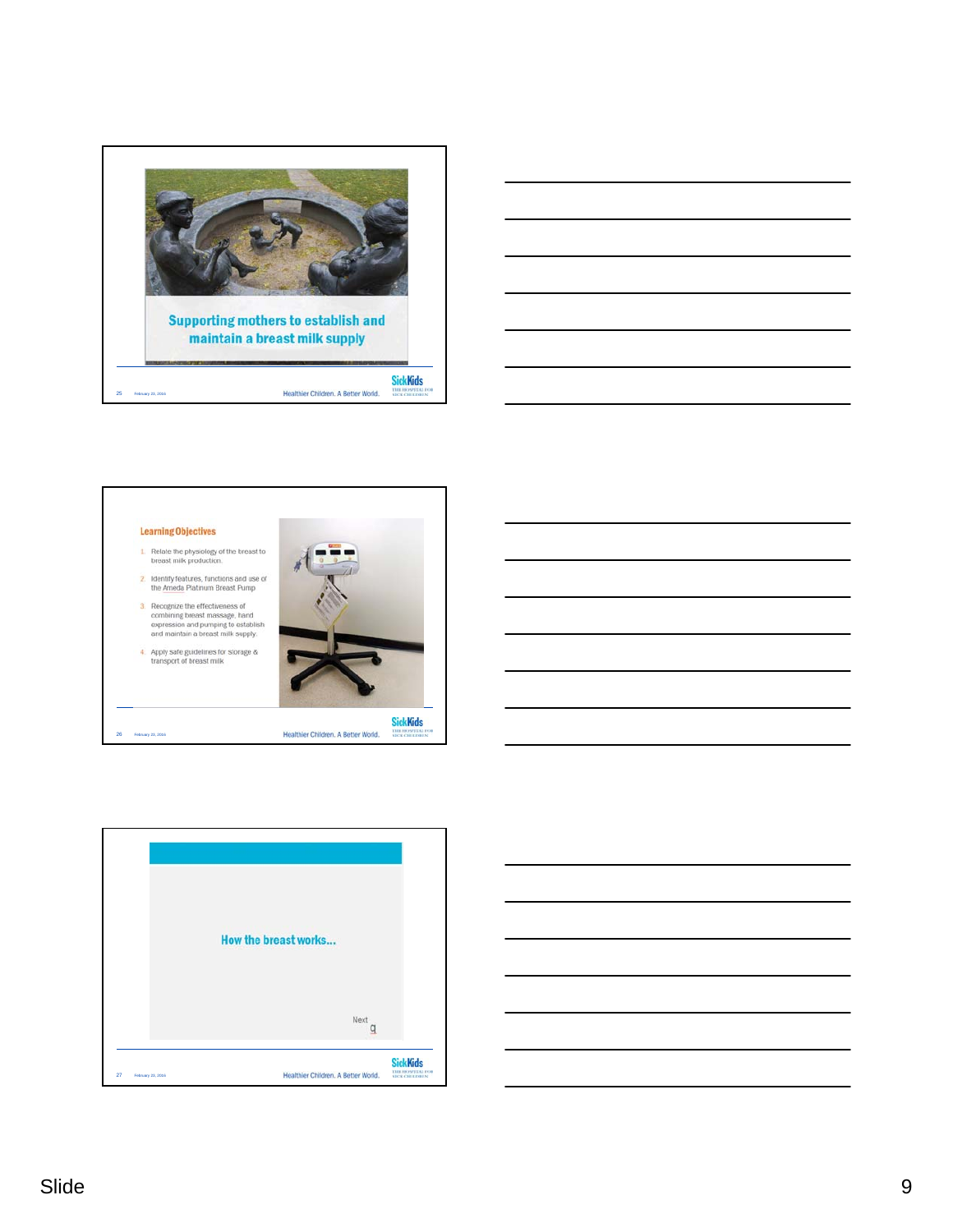









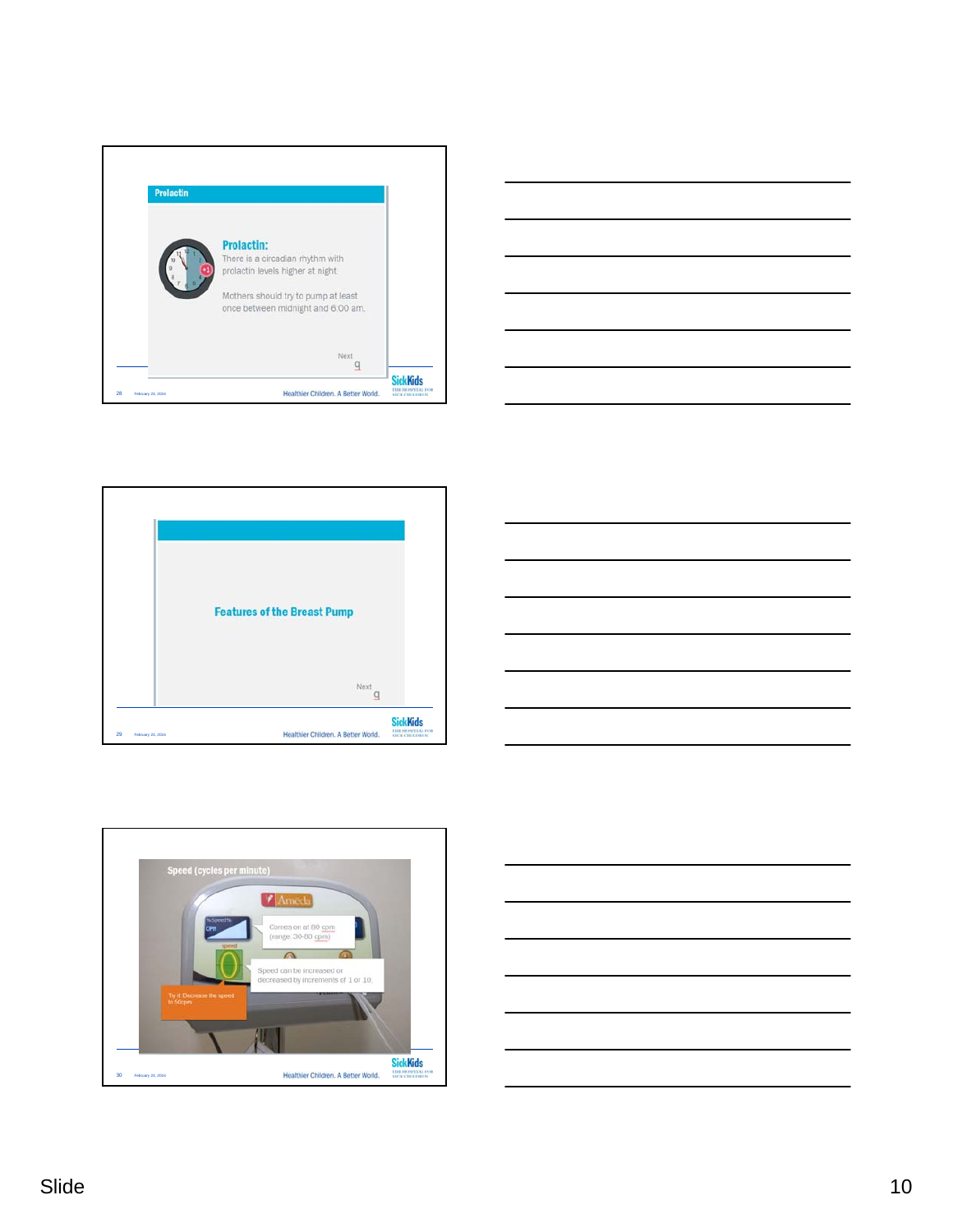









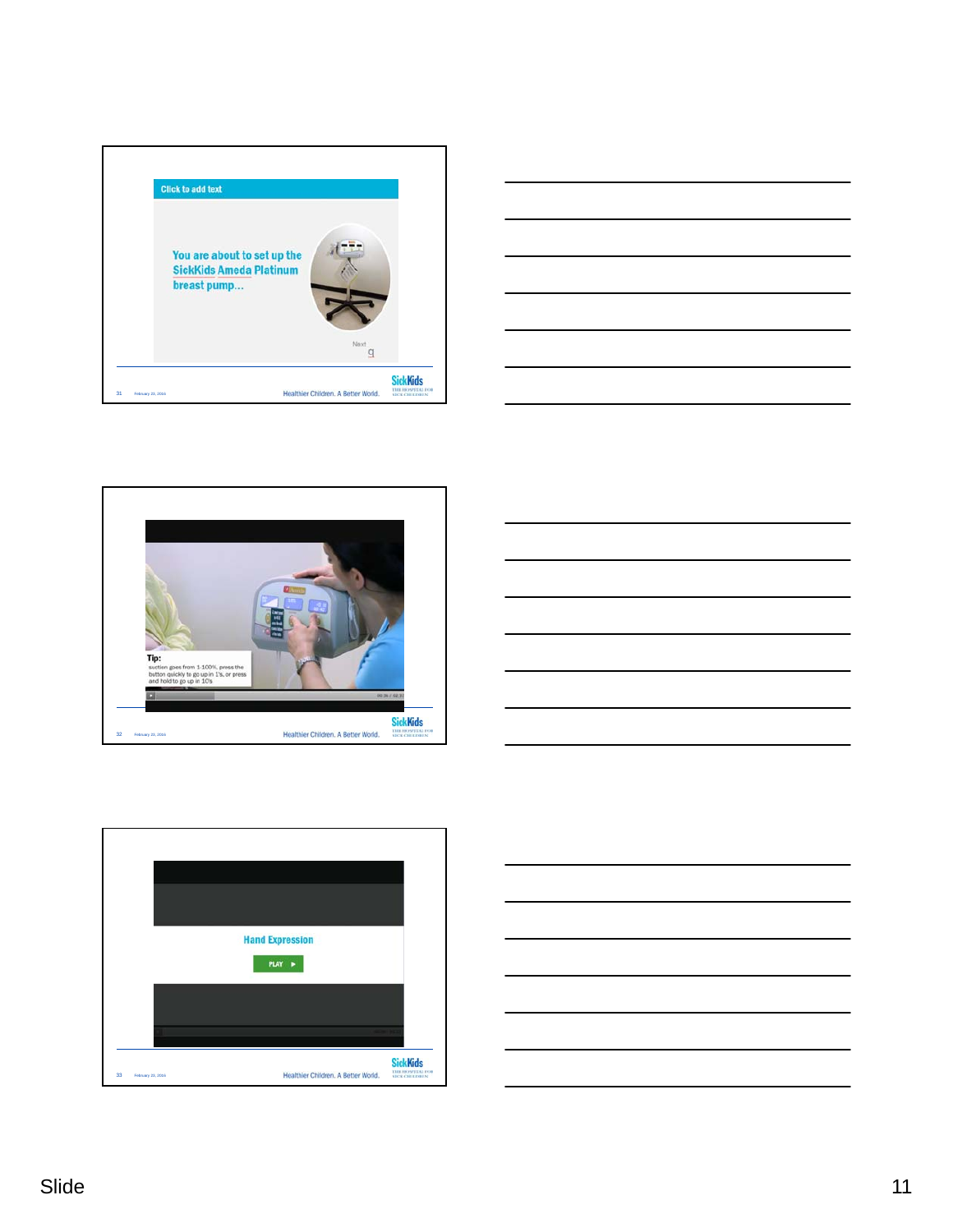









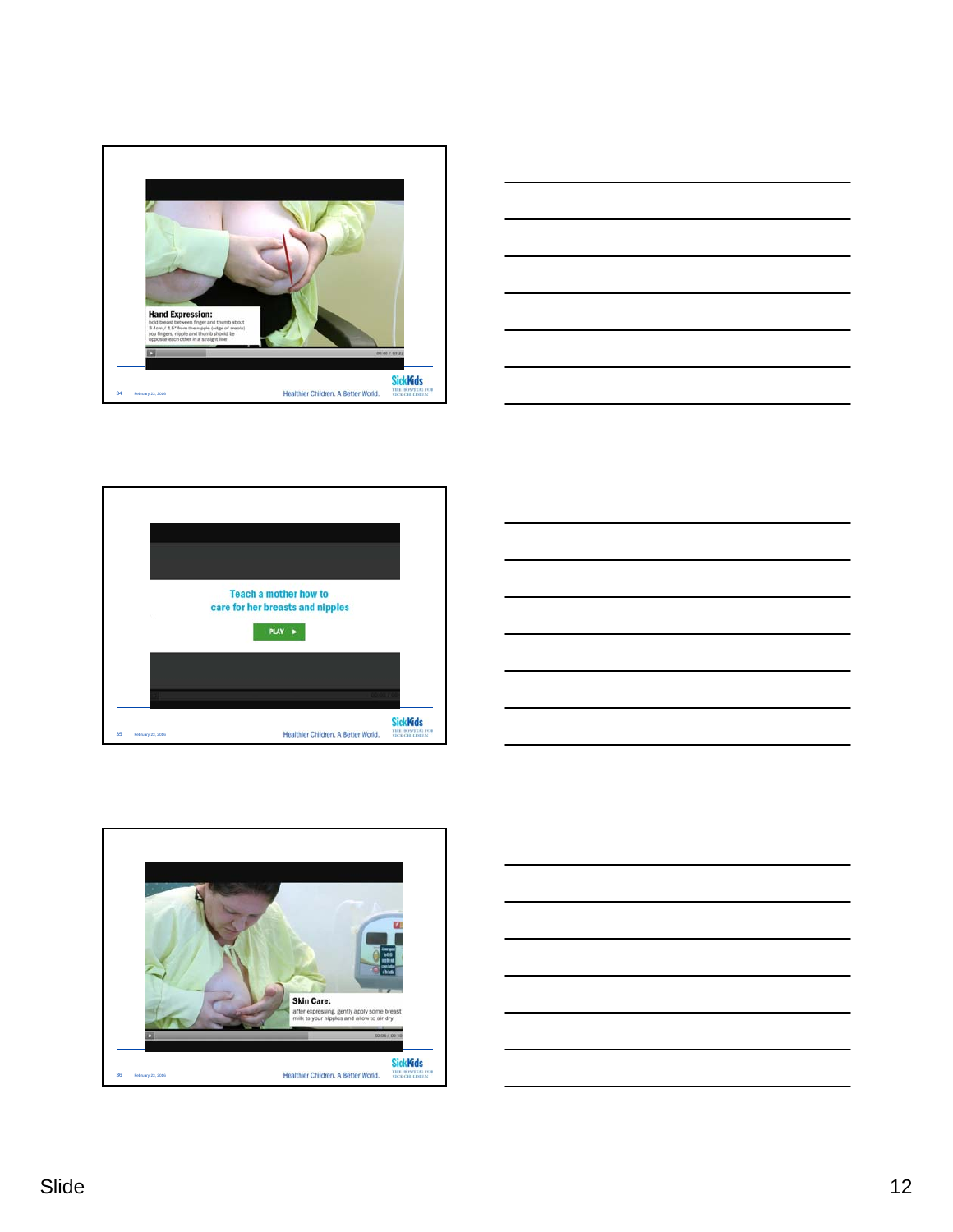









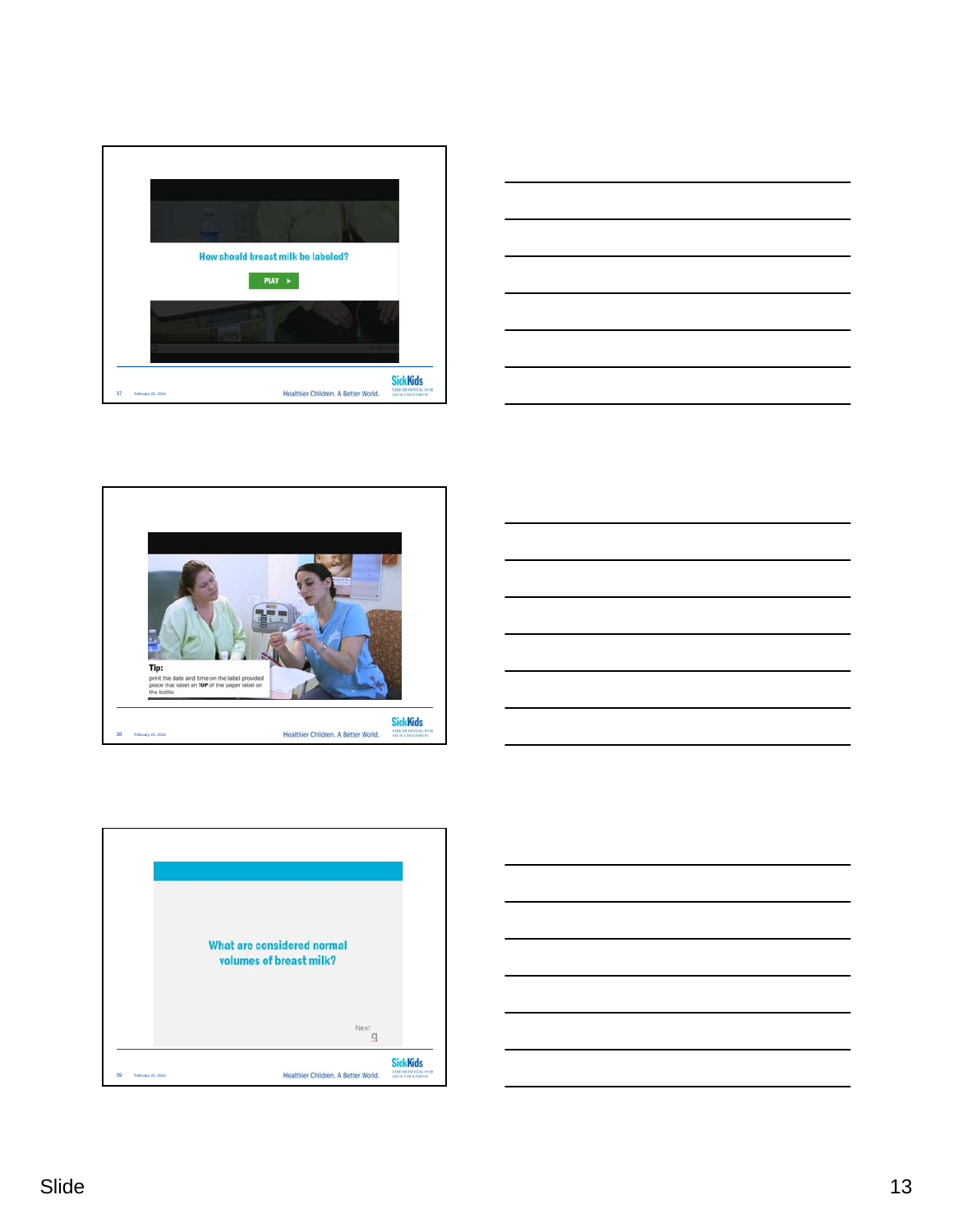









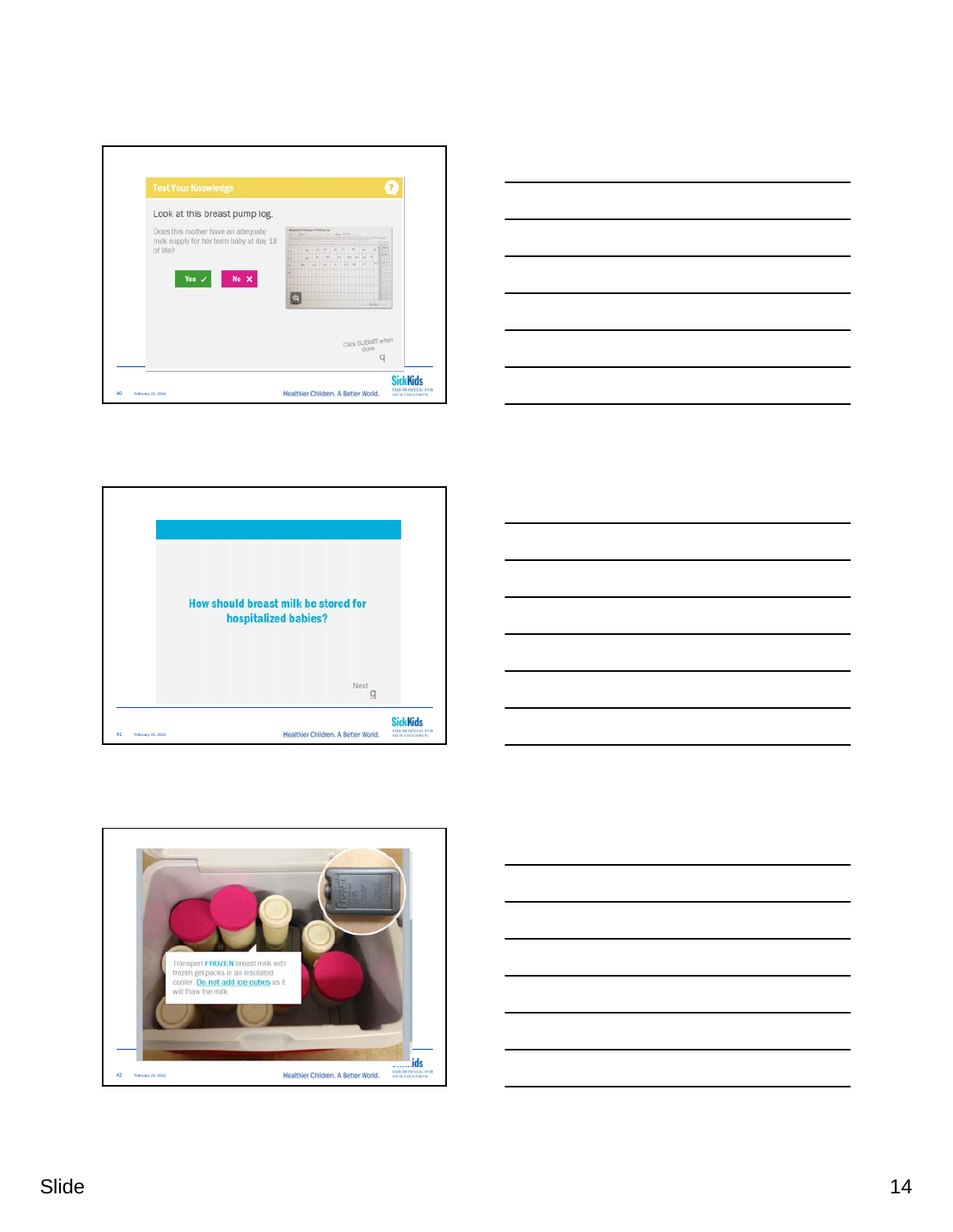